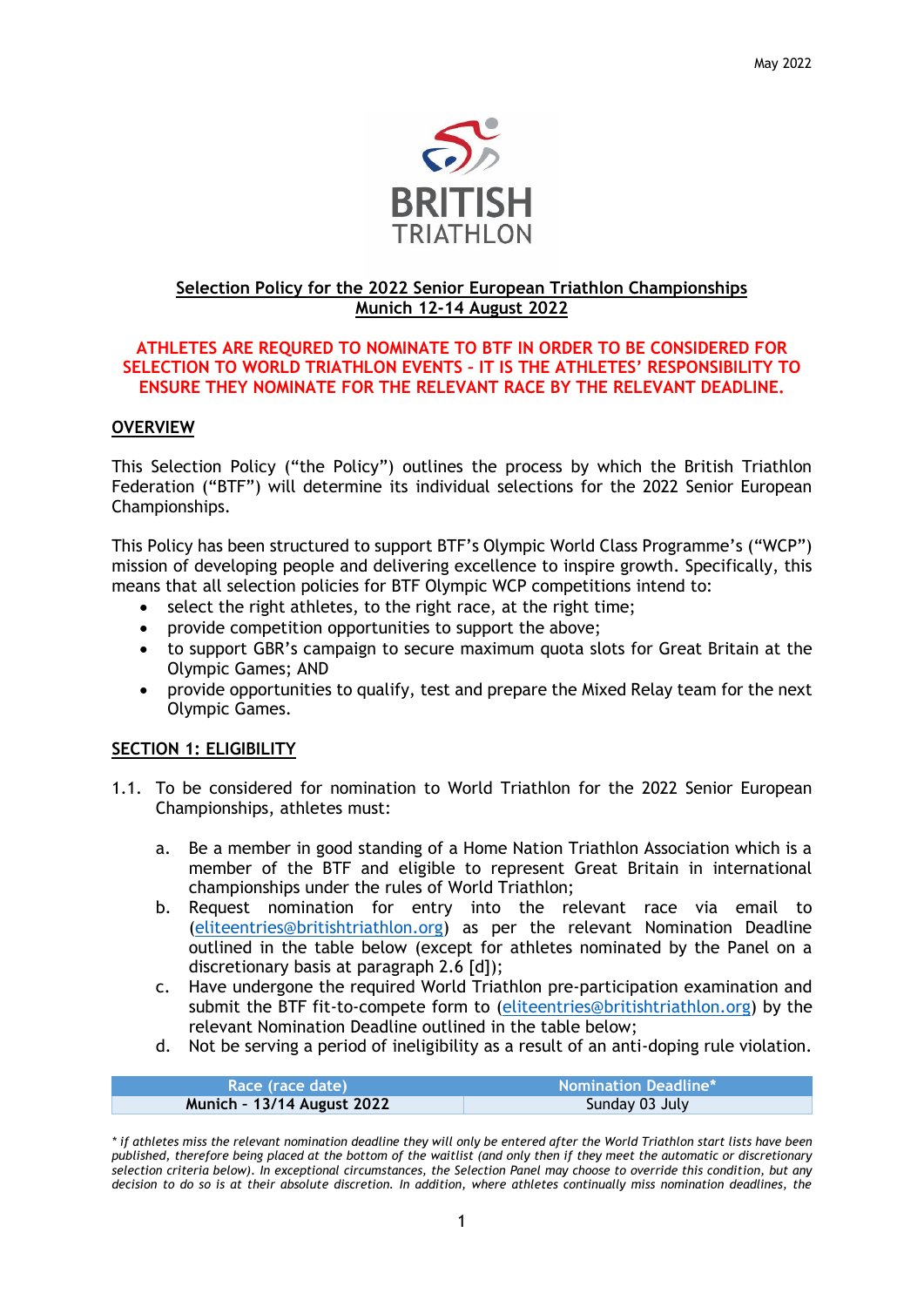*Selection Panel (at their absolute discretion) reserves the right not to enter athletes at all for one or more editions of the WTCS, World Cup or Continental Cup series.*

## **SECTION 2: SELECTION PROCESS**

- 2.1 Athletes will be selected for nomination to World Triathlon no fewer than 33 days prior to the first competition day of the relevant event.
- 2.2 The Selection Panel ("the Panel") for the Senior European Championships will convene either via email or conference call in advance of this deadline and shall comprise:
	- a. Voting members;
		- i. BTF Performance Director ("PD") Mike Cavendish;
		- i. BTF National Coach(es);
		- ii. BTF Olympic Pathway Manager Dan Salcedo;
		- iii. BTF Olympic Camp and Competition Support Coach Glenn Cook
		- iv. BTF Operations and Logistics Manager Laura Macey
	- b. Non-voting members:
		- i. Note taker(s) if/as required.
- 2.3 BTF is allocated a maximum of 5 quota places per gender for the Senior European Championships. Using the process outlined below, the Panel will select which athletes to nominate to World Triathlon – in doing so they may choose to nominate more than the quota allocation of 5. If the event is NOT full, all those athletes nominated to World Triathlon (regardless of the number nominated per country) will be offered a place on the start-list. If the event IS full, the maximum 5 quota places will be observed and athletes will be granted places on the start-list in the order in which they appear on the World Triathlon rankings (with no guarantee that all British athletes will be granted a place). Any subsequent athlete withdrawals will then be replaced by World Triathlon using a roll down process (based on the World Rankings).
- 2.4 The Panel reserves the right to substitute an athlete who has nominated themselves for the Senior European Championships and gained a place on the start list (and therefore wishes to race), with an athlete who has nominated themselves but has not gained a place on the relevant start list (pursuant to the substitution process outlined at paragraph 4.1 to 4.4 below).
- 2.5 World Triathlon will hold back 5 quota places on the start list to allow National Federations to apply for invitations for athletes that have a low or no World Triathlon ranking. At their sole discretion, the panel will decide whether to apply for such an invitation for an athlete that has not gained a place on the relevant start list.
- 2.6 World Triathlon nomination process

#### **a. Round One – Automatic Nomination**

Subject to the criteria outlined at paragraph 2.6(c) below relating to injury/illness and paragraph 4.5 (relating to exceptional circumstances etc.) eligible athletes will be automatically nominated to World Triathlon for the relevant race if they achieved any of the individual performances outlined below (listed in priority order for the purposes of substitutions – see 2.6(b) and 4.1 to 4.4 below):

#### **In the 2021 and/or 2022 Season:**

i. A podium at the Tokyo Olympic Games; OR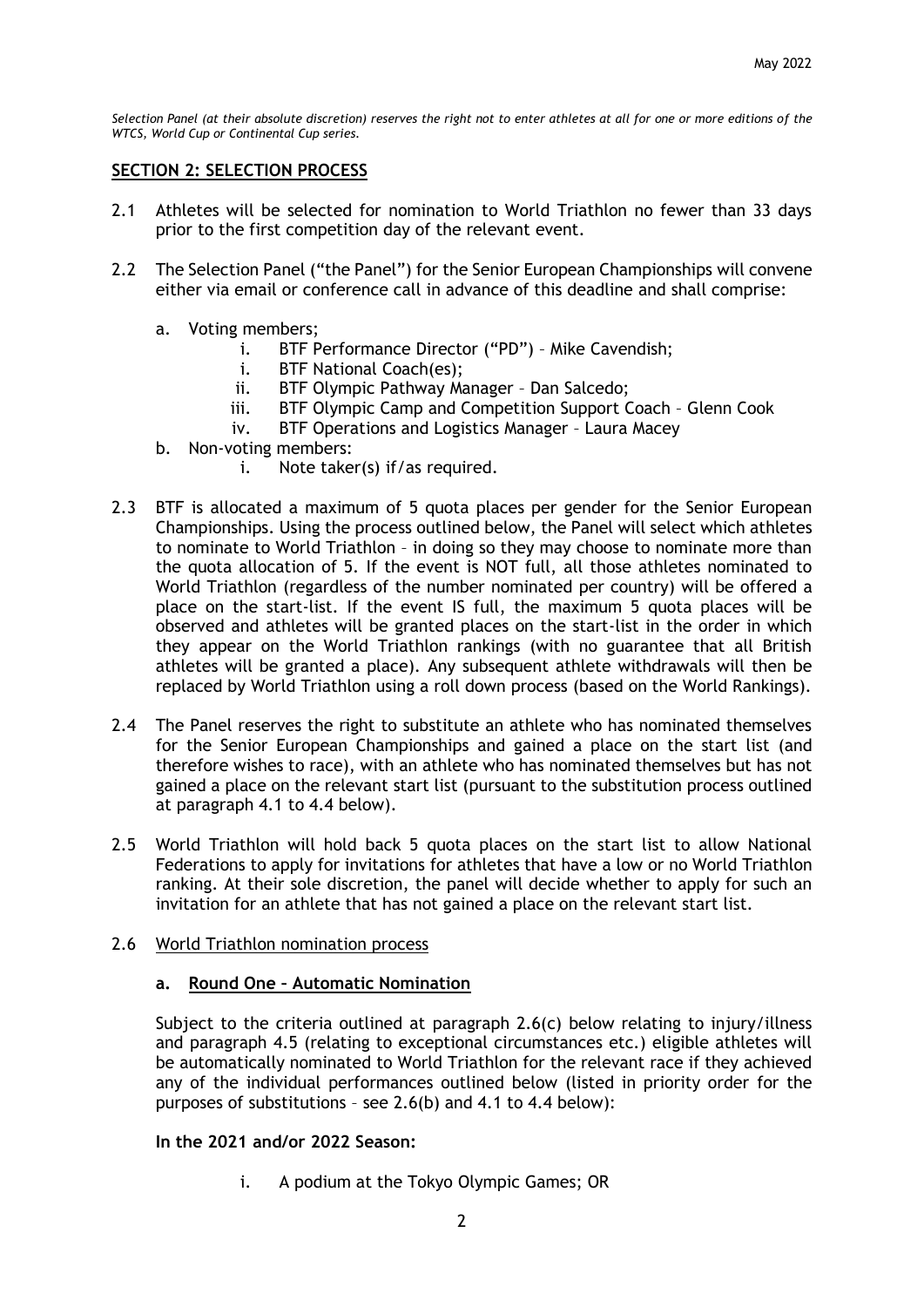- ii. A podium at the WTCS Grand Final; OR
- iii. Multiple WTCS podiums; OR
- iv. A podium at the Birmingham Commonwealth Games; OR
- v. A top 5 at the Tokyo Olympic Games; OR
- vi. A podium in a WTCS race; OR
- vii. A top 5 in a WTCS race; OR
- viii. Multiple podiums at European Standard Distance Championship / World U23 Championship / WC races; OR
- ix. A top 8 in a WTCS race; OR
- x. A podium in the European Standard Distance Championship / World U23 Championship / a WC race; OR
- xi. A top 5 in the European Standard Distance Championship / World U23 Championship / a WC race; OR
- xii. Multiple podiums at European Sprint Championship / European U23 Championship / World Junior Championship / European Cup races; OR
- xiii. A top 20 in a WTCS race; OR
- xiv. A top 8 in the European Standard Distance Championship / World U23 Championship / a WC race; OR

# **In the previous 12 months:**

- xv. A podium in the European Sprint Distance Championships / European U23 Championships / World Junior Championships / a European Cup race; OR
- xvi. A top 5 in the European Sprint Distance Championships / European U23 Championships / World Junior Championships / a European Cup race; OR
- xvii. Multiple podiums at BTF Senior Super Series races/ European Junior Championship.
- b. Should more athletes meet the automatic criteria outlined at 2.6 (a) i-xvii than there are quota slots available then current world rankings will be used to determine the order in which athletes are granted places on the start list for the Senior European Championships (as per World Triathlon protocol). However, unless first required for discretionary nominations below, the substitution process will be used to secure a start for up to two athletes who have achieved the highest level of performance as per the priority list above who have NOT secured themselves a place on the relevant start list via world ranking. Please see paragraphs 4.1 to 4.4 below for further detail on how the substitution process will work.
- c. Athletes who have been unable to compete in the 3 months prior to the relevant nomination deadline due to injury/illness will need to satisfy the Panel of their fitness to compete prior to automatic nominations being ratified. The Panel will liaise with any athletes in this scenario and may request training data and/or a follow up conversation/consultation with the athlete/their coaching & support team to determine if any fitness to compete test is required in order to ratify automatic nominations. This is particularly relevant where a potentially unfit athlete may be 'blocking' another athlete from competing. For the avoidance of doubt, if the Panel is not satisfied of an athlete's readiness to perform in a competitive manner due to injury/illness, they reserve the right NOT to nominate that athlete to World Triathlon (which may result in other athlete(s) being promoted to a race start).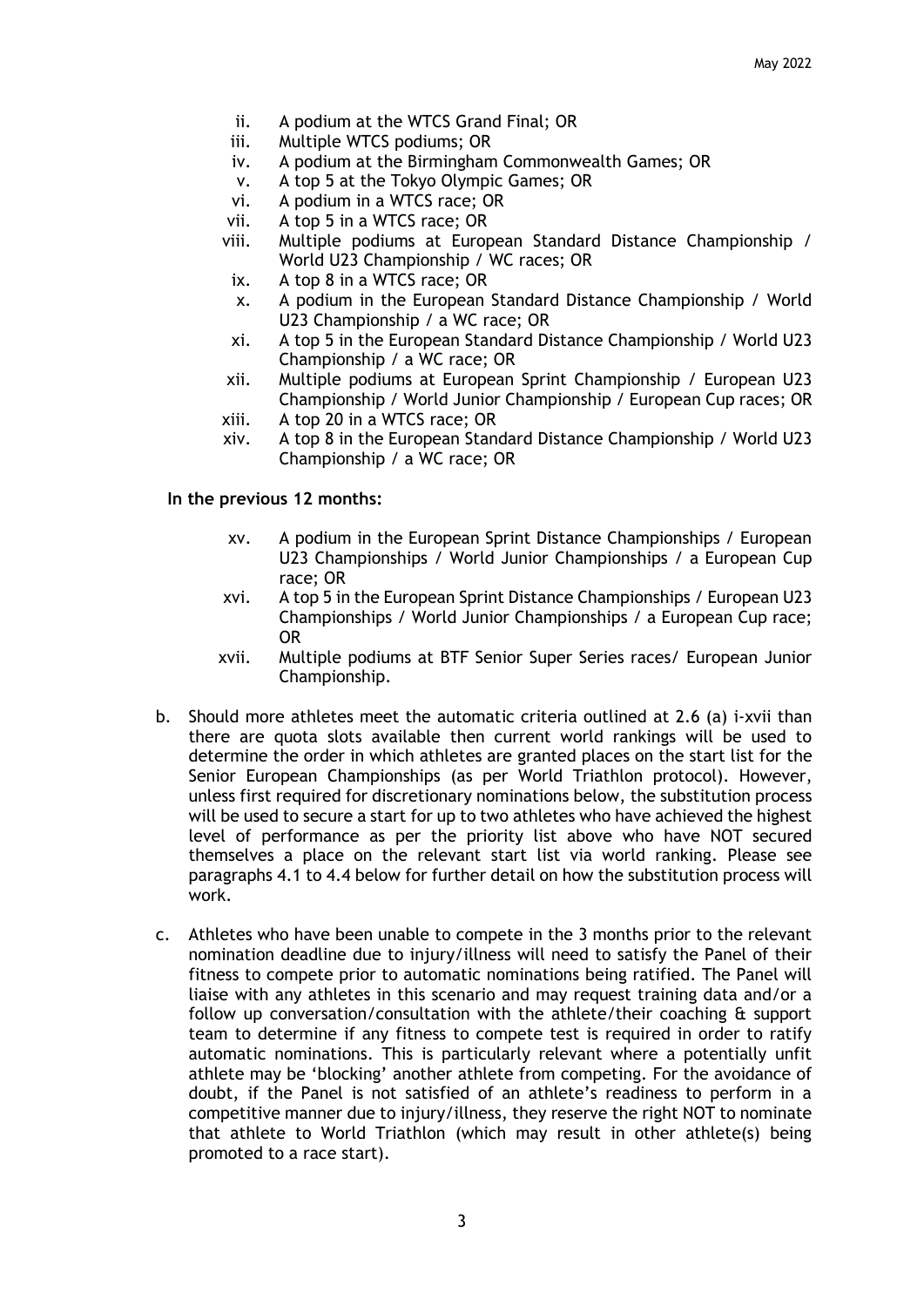# **d. Round Two – Discretionary Nominations**

The Panel may, **at their absolute discretion**, nominate additional eligible athletes (regardless of whether they have nominated themselves for the relevant race AND/OR whether they have also satisfied automatic nomination criteria) to World Triathlon to act as a pilot OR provided they are considered, by them, to be capable of delivering the level of performance required to be competitive at a Championship event (see below) AND who:

- i. By competing at the European Championships, will enhance GB's chances of securing 3 individual quota slots at the Games; OR
- ii. is returning from an enforced period out of competition but has a past history of elite level performances at European Championship level; OR
- iii. has a low or no World Triathlon ranking with a significantly improving performance profile which is indicative of an ability to deliver elite level performances at the European Championships.
- e. In determining if an athlete is deemed capable of delivering the level of performance required to be competitive at the Senior European Championships, the Panel will consider the following:
	- i. Athlete performances at 2021 and 2022 WTCS, World Cup and Continental Cups (including an assessment of the quality of field in any relevant event);
	- ii. Performances at previous championships (including World/European championships and Commonwealth/Olympic Games);
	- iii. World Triathlon World Rankings;
	- iv. The BTF Athlete Mapping Tool (as an aid to assessing future performance trajectory);
	- v. Current form;
	- vi. Injury/illness history and status; AND
	- vii. Subjective assessments relating to athletes' ability to perform under pressure and deliver performances aligning to the "one day, once race" philosophy of BTF.
- f. In order to secure such athletes a place on the start list for the relevant race, the Panel may use the substitution process which includes the ability to replace the lowest ranked British athlete on the start list with an athlete nominated via this discretionary round (see 4.4 below). The Panel will use this power sparingly and only where they deem it absolutely necessary to achieve the overall aims of the policy. In addition, if they think it is likely to be granted, the Panel may also request an invite from World Triathlon (as per paragraph 2.5 above).

# **SECTION 3: SELECTION PROCESS – MIXED RELAY (MR) EVENT**

3.1 The Panel reserves the right to select additional athletes to travel who are not racing in the individual event in order to ensure British Triathlon can enter a team in the MR event OR to provide race exposure to inexperienced/developing athletes who are believed to have potential for Paris and/or LA. Unless they have been nominated to World Triathlon for an individual race start as per 2.6 above, such athletes will NOT be granted a place on the start-line for the relevant individual race, even if a slot becomes available on race-weekend. There is also no guarantee of such athletes being granted a place in the final MR team.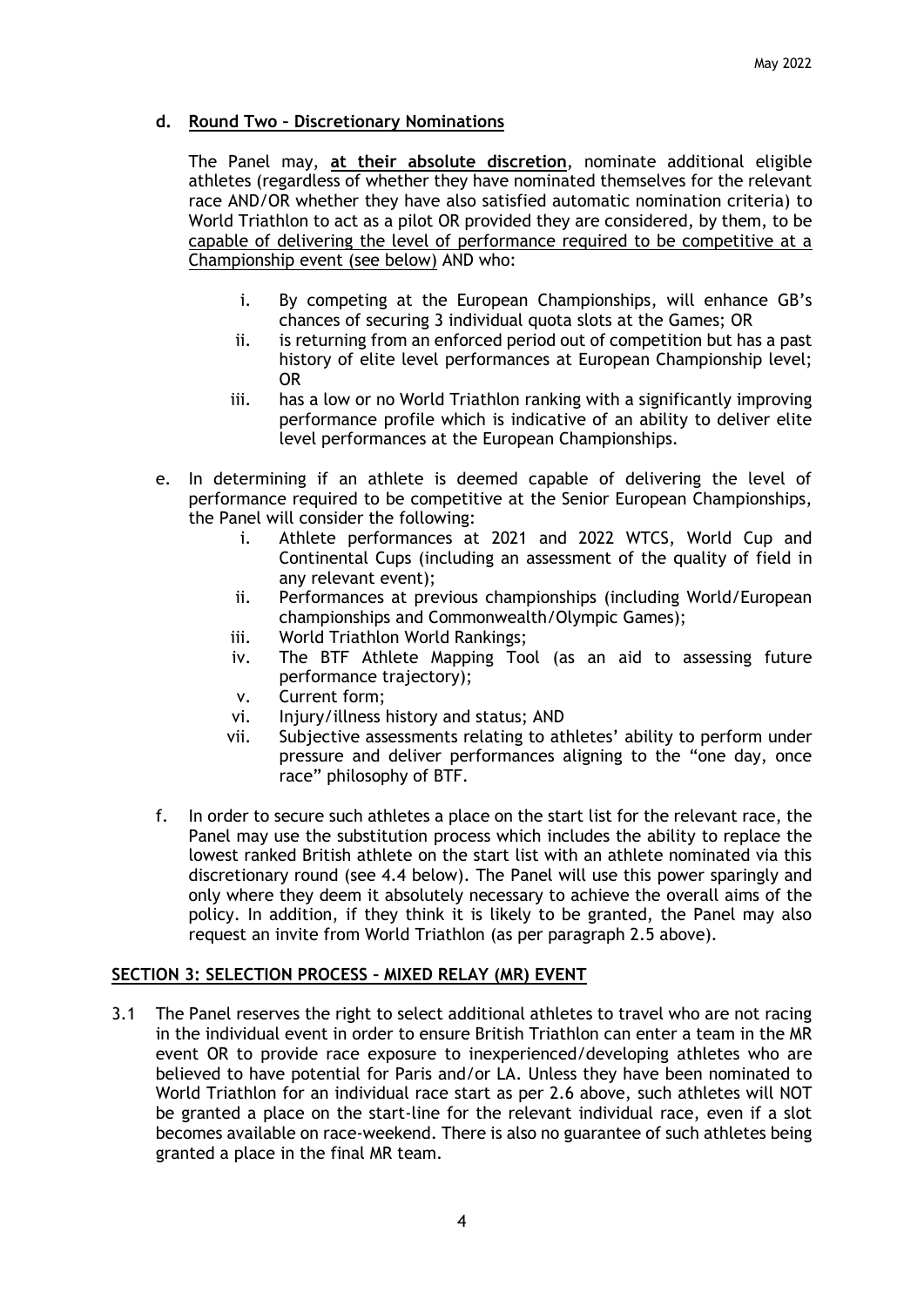- 3.2 An Indication of the likely final 4 starters for the relevant MR may be given in advance of the race weekend to aid planning and manage expectations. However, the final selection of the team of four athletes to compete in the relevant MR event will be made jointly by the coaching team at the Championship weekend and the UK based members of the Panel not in attendance following conclusion of the individual races.
- 3.3 Selection of the team will be entirely discretionary. In selecting the team, BTF have ultimate discretion to balance both short-term (i.e. MR results in that race weekend) and long-term (i.e. Olympic Games MR qualification and/or MR athlete exposure/development towards Paris/LA) performance goals. The focus will be different for each MR race, taking into account which British athletes are in attendance and, the positioning of the race in the calendar and the relative strength of the MR field.
- 3.4 Taking into account 3.3 above, the team of four athletes will be selected based on a combination of the following, as well as any other criteria that may be deemed relevant by the Panel (in no particular order):
	- a. The individual profile of each athlete and how it relates to the course profile, competition and desired race tactics to maximise race outcomes and/or race learning;
	- b. Result in the individual events\*;
	- c. Athletes' state of recovery and readiness following the individual events (taking into account injury and recovery history prior to the race weekend);
	- d. Athletes' race plan;
	- e. Athletes' previous MR experience; AND
	- f. the coaching team/BTF's desire to provide MR race exposure to inexperienced/developing athletes\*\*.

*\*The outcome or result of the individual event will NOT infer any automatic selection to Mixed Relay team \*\*In this early stage of the Paris Olympic cycle, BTF may choose to give opportunities to inexperienced/developing athletes over experienced athletes for whom BTF have significant understanding/data relating to their MR capabilities.*

# **SECTION 4: SUBSTITUTIONS & CONDITIONS**

#### Substitutions

- 4.1 Given that athletes secure race starts based on their World Triathlon world ranking, there may be athletes nominated by BTF who do not secure themselves a place on the relevant race start-list. The Panel will therefore seek to use the World Triathlon substitution procedure to maximise the number of race starts for eligible British athletes AND to ensure athletes who have delivered the highest quality performances are prioritised for race starts (as per 2.6 [b] above).
- 4.2 For the Senior European Championships, each National Federation may replace two athletes per gender using the World Triathlon substitution procedure.
- 4.3 Wherever possible, BTF will nominate athletes to World Triathlon for the relevant race - who have not nominated themselves and therefore don't wish to race - in order to secure a place on the start-list for a lower ranked athlete.
- 4.4 Substitutions will first be used to secure a race start for any athletes nominated on a discretionary basis (as per paragraph 2.6[d] above). Then, the Panel will use the substitutions to provide a start for up to two athletes with the highest quality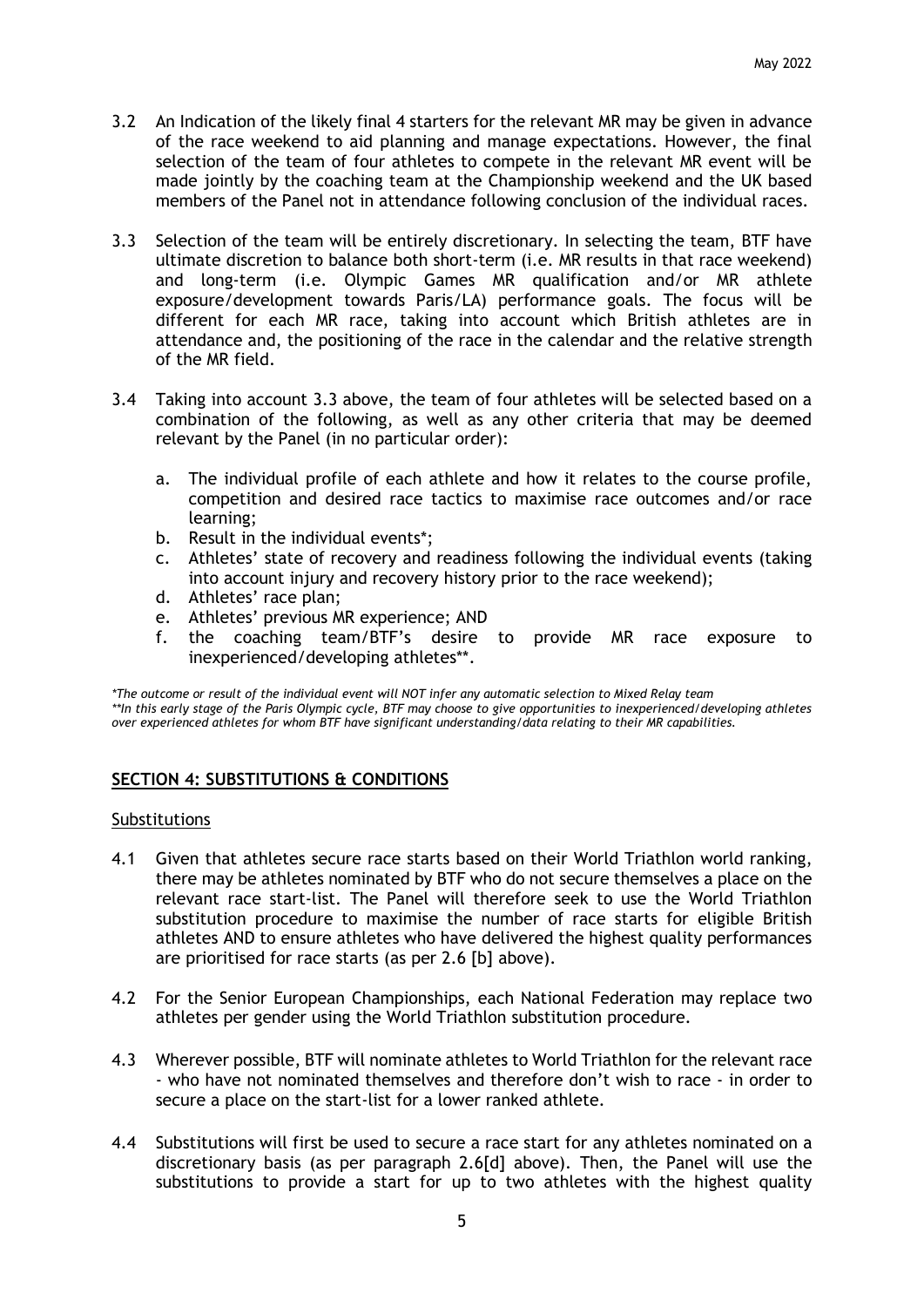performances – as per the priority order outlined at 2.6(a) i-xvii above – who haven't secured a race start via world ranking. In either scenario, if there are no substitutions available using athletes who DO NOT wish to compete in the relevant race (as per 4.3 above) the two lowest ranked athletes on the world ranking (excluding any athlete that has been nominated via the discretionary criteria 2.6 (d)) who HAVE secured themselves a start will make way.

## **Conditions**

- 4.5 Any automatic nominations (as per paragraph 2.6[a]) will not apply if, in the opinion of the Panel, the results of the race in which an athlete achieved a performance that qualified them for automatic nomination was significantly impacted by:
	- a. a large-scale racing incident (such as a crash);
	- b. environmental conditions/exceptional circumstances which resulted in an altered or reduced race format; OR
	- c. an anomalous incident, usually completely outside of the athletes' control (such as a stray dog/vehicle on the course) – please note, this does NOT include individual mechanical issues.

Where this is the case, affected athletes will not be automatically nominated, but will instead be considered using the discretionary selection outlined at paragraph 2.6(d  $\alpha$ e).

- 4.6 World Triathlon rules state that an athlete may only take up one quota place across all World Triathlon races on a single weekend. i.e. it is not possible for an athlete to take up their place in one race and also to be entered and subsequently replaced in another race to enable another GB athlete to gain a race start. An athlete will only be entered and replaced by another athlete using the World Triathlon substitution clause (see 4.1 to 4.4 above).
- 4.7 Nomination for the Senior European Championships is conditional on the following:
	- a. Athletes must complete any BTF pre-travel medical questionnaire (if required, at the discretion of the CMO, in addition to the World Triathlon fit-to-compete questionnaire). Athletes must also agree (by signing in advance of travel the EIS Data Processing Consent Form) to their personal and medical details being stored on the EIS Performance Data Management System (PDMS) and shared - where appropriate - with the relevant medical/coaching/management staff;
	- b. Championship event start positions are limited and ranking points earned in Championship events are crucial to Great Britain earning a full quota of places at the Games. If an athlete is not 100% ready to compete due to injury or illness, they should inform the Head Coach immediately so that a decision may be taken on whether they should be replaced by another British athlete or whether medical withdrawal is required;
	- c. An athlete who elects to withdraw from the event after they have expressed their interest to be considered for nomination, but before the World Triathlon closing date, must inform [\(eliteentries@britishtriathlon.org\)](mailto:eliteentries@britishtriathlon.org) immediately so that a replacement athlete can be nominated;
	- d. Athletes must be aware of, and compliant with, World Triathlon competition rules, including those relating to race uniforms, no-shows and late withdrawals;
	- e. Withdrawals within 30 days of the World Triathlon closing date may deny other GB athletes an opportunity to compete and could result in BTF losing quota spots for future Championship events. If an athlete withdraws after the closing date set by World Triathlon, when their reason for withdrawal is not medical or circumstances beyond reasonable control, they will be referred to a BTF